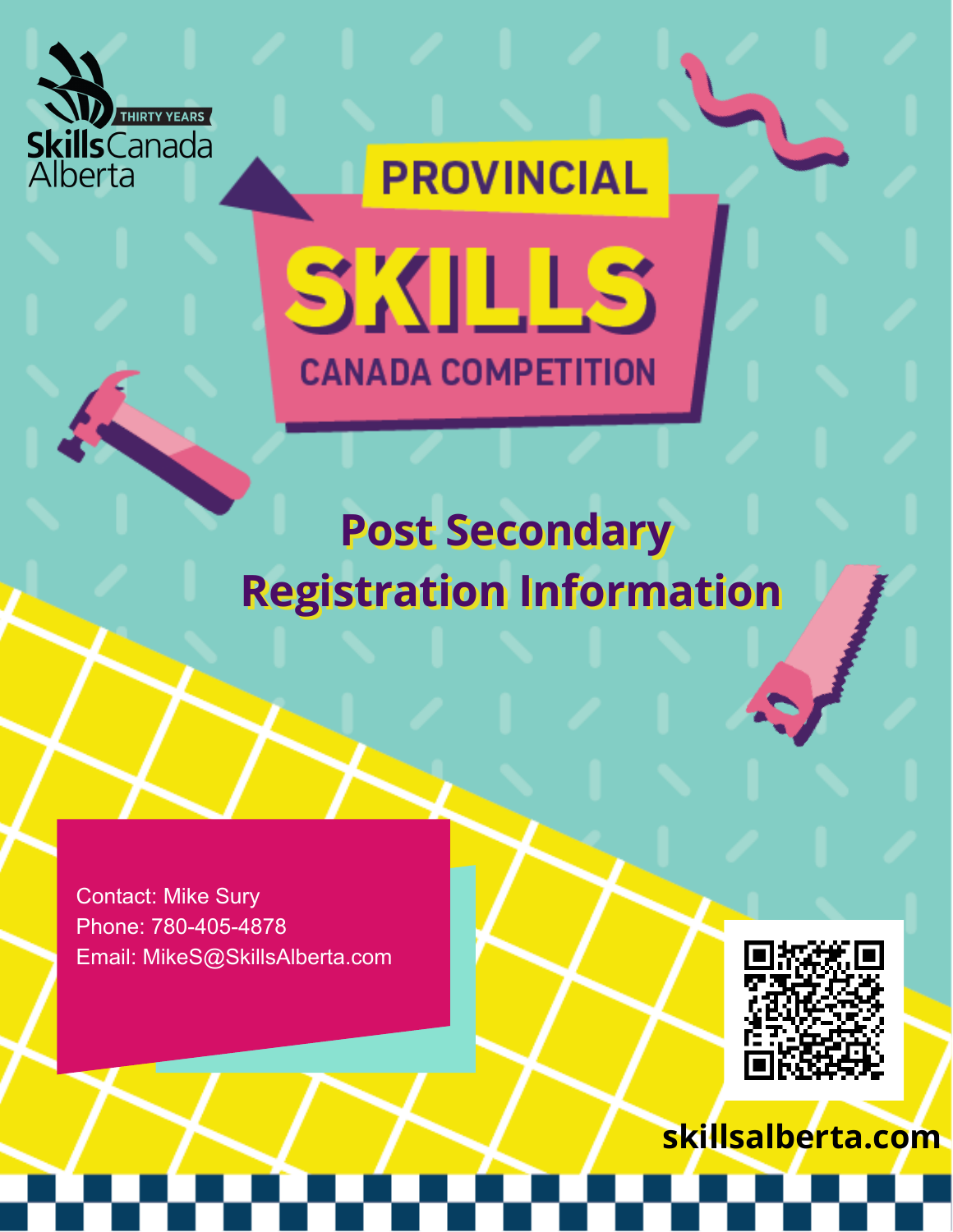### **2022 PROVINCIAL SKILLS CANADA COMPETITION—May 4 & 5, 2022**

#### Congratulations on being selected to compete in the 30<sup>th</sup> Provincial Skills Canada Competition!

The Provincial Skills Canada Competition (PSCC) is a two-day Olympic-style event which showcases Alberta's brightest post‐secondary students studying skilled trades and technologies. This event showcases the amazing talents of the competitors and demonstrates that trade and technical careers are exciting and challenging opportunities to schools, government, employers, and the general public.

This year is a qualifying year to earn a spot on Team Canada to compete at WorldSkills Shanghai 2022. The gold medalist from the Provincial Skills Canada Competition will compete in the Team Canada category in all WorldSkills qualifying competitions, and in non-WorldSkills competitions the highest ranking apprentice will continue their skills journey to compete at the **2022 Skills Canada NaƟonal CompeƟƟon** (SCNC) in **Vancouver, BC** from **May 24 ‐ 28, 2022**.







#### **YOUR PATH TO COMPETE**

The PSCC is your chance to shine! Competitors must meet the eligibility criteria and be endorsed by their institute. Please review the criteria outlined below to see if you are eligible to compete.

#### **Eligibility Criteria**:

- Non-Apprenticeable Skills: Be a registered student with a training institution in a related program in the contest area they wish to compete prior to the start date of the PSCC.
- Apprenticeable Skills: Be a registered student with a training institution or be a registered apprentice in a program related to the contest area you wish to compete in prior to the start date of the PSCC. **AND**

In the Team Canada WorldSkills Category, competitors can be a certified journeyperson after May 1, 2020 BUT the Team Alberta 2022 SCNC national category competitors cannot be a certified journey person prior to May 1, 2022 in the skill area you wish to compete.

- Must be born on or after January 1, 1999. Except for competitors in Aerospace Technology, Mechatronics or skill areas that do not move on to Team Alberta or Team Canada, must be born on or after January 1, 1996. All competitors must be 18 or older.
- Must be an Alberta resident AND a Canadian Citizen/Canadian Permanent Resident

**Please Note:** Skills Canada Alberta (SCA) is committed to protecting the health and safety of all participants, staff, and volunteers who take part in our programs. Skills Canada Alberta staff, participants and volunteers have obligations to ensure the health and safety of everyone who participates in Skills Canada Alberta programs. **All participants, staff, and volunteers must be fully vaccinated against COVID‐19 to parƟcipate in the Skills Canada NaƟonal CompeƟƟon.**  Should a competitor advance onto Team Alberta, they will be required to be fully vaccinated and provide proof of **vaccinaƟon for airline travel and event parƟcipaƟon.** 

All Post-Secondary competitors should ensure they have support from their employer to attend the PSCC and SCNC. While both apprentices and journeypersons are eligible to compete in the Team Canada WorldSkills Trials, only apprentices are eligible to compete as part of Team Alberta.

**Important Note:** Alberta Apprenticeship & Industry Training supports participation in SCA programs (PSCC and SCNC) and considers competing to be an excusable absence. Approved missed days for competing will not result in termination from technical training. You are responsible for any material covered during your absence. Please notify your instructors that you are participating to assist you with training and keep you informed of missed course work.

The cost for a post-secondary competitor to attend the PSCC and SCNC is typically covered by most post-secondary institutes. For information regarding fees, please contact Victoria Anderson Victoriaa@skillsalberta.com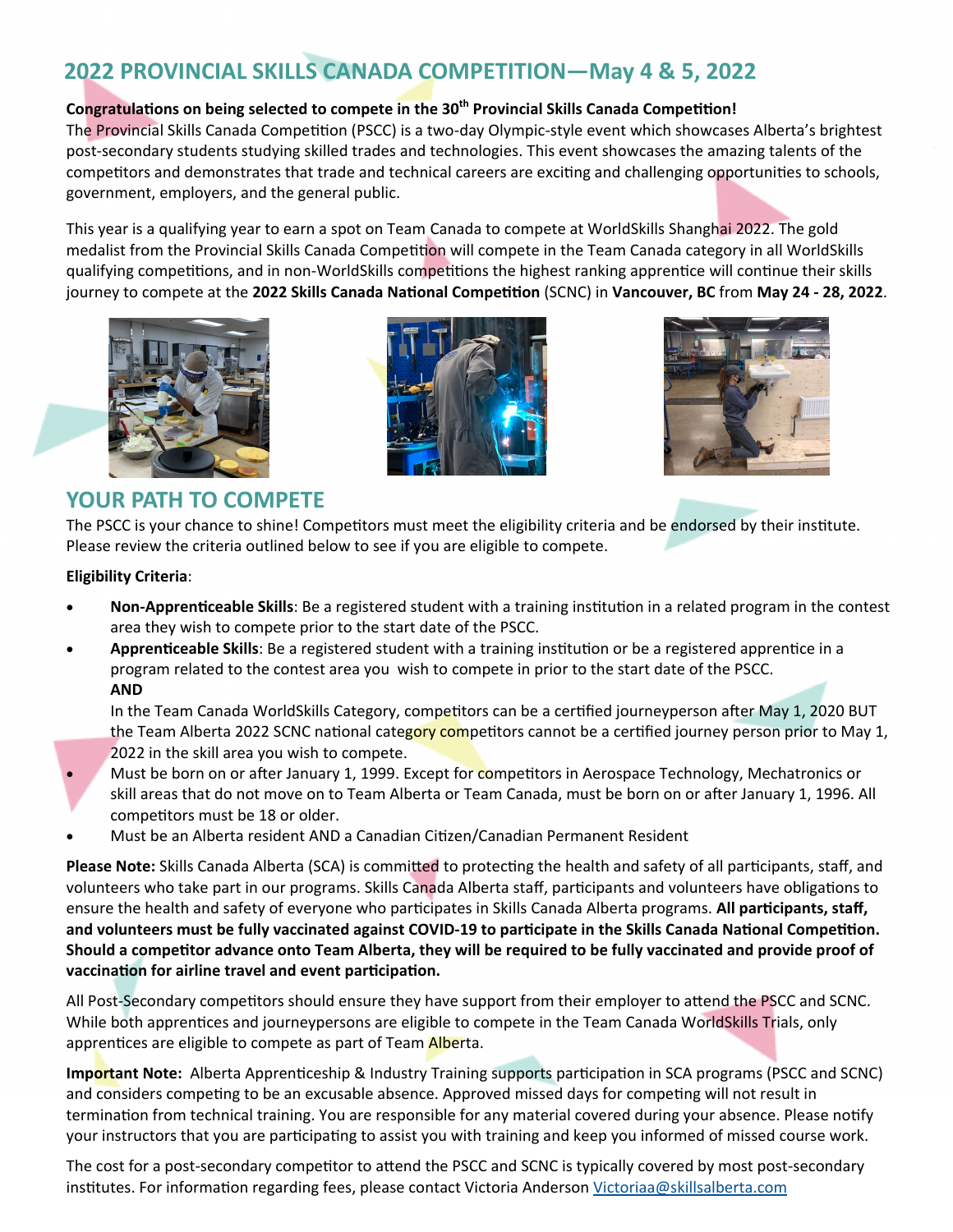# **NEXT STEPS**

- 1) Apply online before April 1, 2022 | skillsalberta.com/post-secondary-competition-application Endorsement from an instructor or post-secondary institute is required. Successful applicants will receive notification from Skills Canada Alberta confirming their spot.
- **2) Review the Contest Description and Prepare for your competition | skillsalberta.com/eventlist**

Contest descriptions outline the project, skills and knowledge that will be tested, required equipment and materials, safety requirements, and judging criteria. Students who do not comply with the safety equipment requirements outlined in the contest description will not be permitted to compete. If a contest description is not yet posted for the current year, please reference previous years.

#### 3) **Compete at the 2022 Provincial Skills Canada Competition | May 4-5, 2022**

Attend Onsite Registration | Competitor Registration for the PSCC will take place on Tuesday May 3, 2022 from 9:00am-6:00pm outside Hall B of the Edmonton EXPO Centre. Some competitions have mandatory orientations directly after registration; please review your contest description to see when your orientation is held. **Watch the Virtual Awards Ceremony** |Friday May 6, 2022 at 6:30pm. A link will be made available on the website with additional information prior to the ceremonies. The gold, silver and bronze medalists will be announced, and Team Alberta is selected. Watch with your friends and family to cheer you on! Please see the progression chart below to see how competitors move onto the 2022 SCNC.

#### 4) **Compete at the 2022 Skills Canada NaƟonal CompeƟƟon | May 24‐28, 2022**

We try to align our Provincial competition as closely as possible to the national competition. To ensure your success at all competitions, we strongly encourage all competitors to familiarize themselves with the National Competition Documents. Details can be found online.

One competitor will progress onto the 2022 SCNC. Both apprentices and journeypersons are eligible to compete in the Team Canada WorldSkills Category, only apprentices are eligible to compete as part of Team Alberta in the national competition category.

# 2022 Skills **Alberta PSCC Progression**

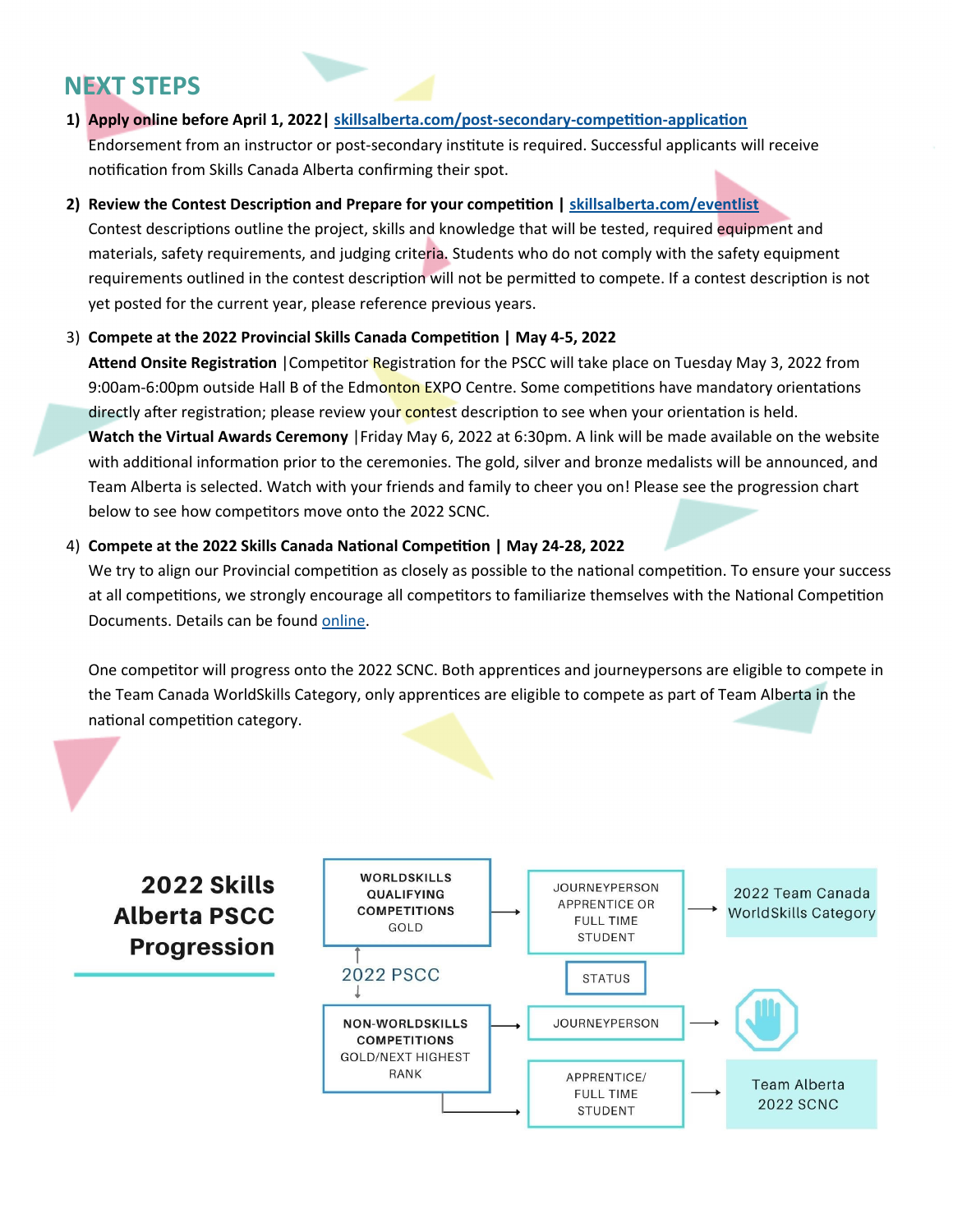# **YOUR PATH TO SUCCESS**

This year is a qualifying year for WorldSkills so start training early to join Team Alberta and hopefully Team Canada! Check and see if your skill moves on to the SCNC and WorldSkills Shanghai 2022.

#### **COMPLETE LIST OF POST-SECONDARY EVENTS**

| <b>EVENT</b>                               | <b>Born During</b> | <b>PSCC 2022</b> | <b>SCNC 2022</b> | <b>WorldSkills Shanghai</b> |
|--------------------------------------------|--------------------|------------------|------------------|-----------------------------|
|                                            | or After*          |                  |                  | $2022+$                     |
| Aerospace Technology                       | 1996               | Yes              | Yes              | Yes                         |
| Aesthetics                                 | 1999               | Yes              | Yes              | Yes                         |
| Architectural Technology & Design          | 1996               | Yes              | Yes              | <b>No</b>                   |
| Autobody Repair                            | 1999               | Yes              | Yes              | Yes                         |
| Automobile Technology                      | 1999               | Yes              | Yes              | Yes                         |
| <b>Baking</b>                              | 1999               | Yes              | Yes              | Yes                         |
| <b>Bricklaying</b>                         | 1999               | Yes              | Yes              | Yes                         |
| <b>Cabinet Making</b>                      | 1999               | Yes              | Yes              | Yes                         |
| <b>Car Painting</b>                        | 1999               | Yes              | Yes              | Yes                         |
| Carpentry                                  | 1996               | Yes              | Yes              | <b>No</b>                   |
| <b>CNC Machining</b>                       | 1999               | Yes              | Yes              | Yes                         |
| <b>Culinary Arts</b>                       | 1999               | Yes              | Yes              | Yes                         |
| <b>Electrical Installations</b>            | 1999               | Yes              | Yes              | Yes                         |
| <b>Graphic Design</b>                      | 1999               | Yes              | Yes              | Yes                         |
| Hairstyling                                | 1999               | Yes              | Yes              | Yes                         |
| <b>Heavy Vehicle Technology</b>            | 1999               | Yes              | Yes              | Yes                         |
| <b>Industrial Control</b>                  | 1999               | Yes              | Yes              | Yes                         |
| Industrial Mechanic / Millwright           | 1999               | Yes              | Yes              | Yes                         |
| IT Office Software Applications            | 1996               | Yes              | Yes              | <b>No</b>                   |
| IT-Network Systems Administration          | 1999               | Yes              | Yes              | <b>No</b>                   |
| Landscape Gardening                        | 1999               | Yes              | Yes              | Yes                         |
| <b>Mechanical Insulation</b>               | 1996               | Yes              | <b>No</b>        | <b>No</b>                   |
| Mechatronics                               | 1996               | Yes              | Yes              | Yes                         |
| Plumbing                                   | 1999               | Yes              | Yes              | Yes                         |
| <b>Precision Machining</b>                 | 1996               | Yes              | Yes              | <b>No</b>                   |
| Refrigeration and Air Conditioning         | 1999               | Yes              | Yes              | Yes                         |
| <b>Sheet Metal Work</b>                    | 1996               | Yes              | Yes              | <b>No</b>                   |
| Sprinkler and Fire Protection Installation | 1996               | Yes              | Yes              | <b>No</b>                   |
| Steamfitter/Pipefitter                     | 1996               | Yes              | Yes              | <b>No</b>                   |
| Welding                                    | 1999               | Yes              | Yes              | Yes                         |

\*Subject to change.

+The official list of competitions Team Canada will compete in at WorldSkills Shanghai 2022 will be released prior to the 2022 SCNC.